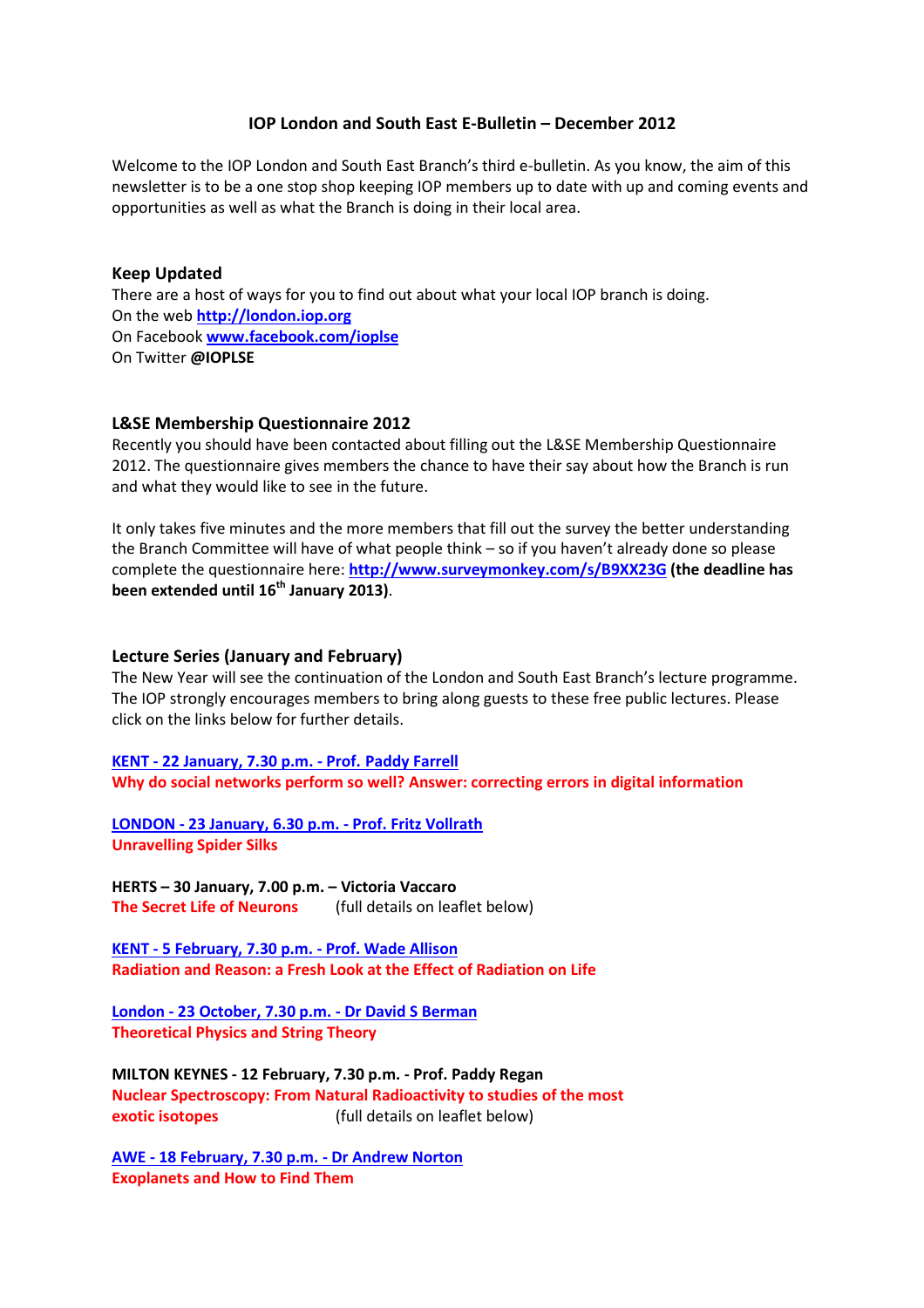## LONDON - 20 February, 6.30 p.m. - Dr Steve Kane

The Physics of Finance (full details on leaflet below)

HERTS - 27 February, 7.00 p.m. - Prof. Malcolm Smith The Inerter for Control of Mechanical Systems

Full details of the above events and others can be found on the London and South East Branch Public Lectures Leaflet January to June 2013 here.

#### L&SE Branch Newsletter

Packed with stories about what the Branch has been up to, if you haven't had chance to see it yet then you can check out the latest newsletter here.

## Volunteering Opportunities

Science Career Speed Networking at Sacred Heart RC School, Southwark, London http://www.sacredheart.southwark.sch.uk/

On Thursday  $17<sup>th</sup>$  January from 1pm to 2.45pm the school will be holding a science careers networking event aimed at encouraging pupils to consider taking mathematics and science A-levels.

Volunteers are needed from a wide range of science-based professions to talk and be interviewed by the students about the benefits of both studying and then pursuing a career in science.

If you're interested in being involved or for further information contact lee.crouch@iop.org.

## Lab in a Lorry comes to Somerset – January to March 2013 www.labinalorry.org.uk

Lab in a Lorry is an interactive mobile laboratory, which gives young people (11–14 year olds) the opportunity to explore science through open-ended experiments. Volunteers guide the students through the experiments (optoelectronics and medicine, sound and resonance, light scattering and colours, oil and viscous liquids) and make sure everyone gets to be involved through hands-on experience.

The lorry will be touring Somerset throughout the start of 2013 with numerous dates available, so if you're in the area why not help out? For further details contact james.bamford@iop.org.

#### Internships – Employers Needed!

http://www.sepnet.ac.uk/employer\_services/summer\_internships/index.html

SEPnet's Summer Funded Internships Programme 2013 is seeking employers to provide placements for physics undergraduates.

SEPnet's annual internship scheme enables employers of physics graduates access to some of the brightest minds and provides 30 students with fully-funded bursaries to allow them to work for 8 weeks in industry.